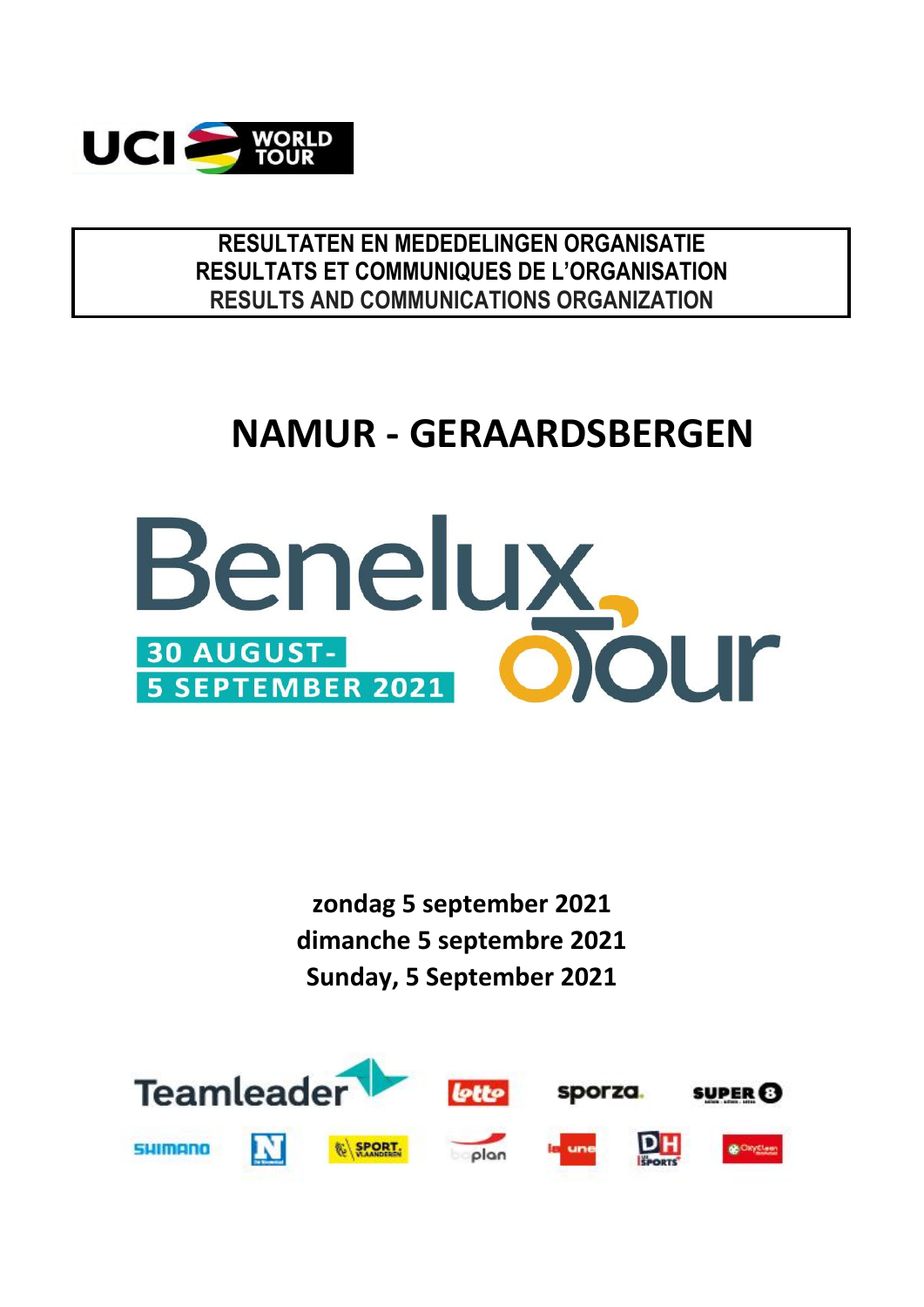

#### *BENELUX TOUR UITSLAG - RESULTS - RESULTAT*



#### *Stage 7 5/09/2021 Namur Geraardsbergen*

| Starters: | 132                | Distance:                 | 177,9 km | Time:                                       | 3:50:56 | Avg Speed. | 46,22 km/hr |                |
|-----------|--------------------|---------------------------|----------|---------------------------------------------|---------|------------|-------------|----------------|
| Rank Nr   | UCI ID             | Name                      |          | Team                                        |         | Time/Gap   |             | Bonif. Penalt. |
| 1 56      | SLO 100 086 863 32 | <b>MOHORIC Matej</b>      |          | <b>BAHRAIN VICTORIOUS</b>                   |         | 3:50:56    | 0:00:10     |                |
| 2 51      | ITA 100 064 680 62 | <b>COLBRELLI Sonny</b>    |          | <b>BAHRAIN VICTORIOUS</b>                   |         | 0:00:11    | 0:00:06     |                |
| 3131      | NED 100 073 892 59 | <b>DUMOULIN Tom</b>       |          | JUMBO-VISMA                                 |         | 0:00:15    | 0:00:04     |                |
| 4 71      | FRA 100 081 980 96 | <b>LAPORTE Christophe</b> |          | <b>COFIDIS</b>                              |         | 0:00:22    |             |                |
| 5 52      | GBR 100 153 275 96 | <b>WRIGHT Fred</b>        |          | <b>BAHRAIN VICTORIOUS</b>                   |         | 0:00:22    |             |                |
| 6116      | NED 100 069 149 69 | VAN POPPEL Danny          |          | INTERMARCHÉ - WANTY - GOBERT MATÉRI 0:00:24 |         |            |             |                |
| 7127      | BEL 100 079 141 70 | VAN ASBROECK Tom          |          | <b>ISRAEL START-UP NATION</b>               |         | 0:00:24    |             |                |
| 8 31      | BEL 100 044 513 71 | VAN AVERMAET Greg         |          | AG2R CITROEN TEAM                           |         | 0:00:24    |             |                |
| 9161      | BEL 100 077 502 80 | <b>BENOOT Tiesi</b>       |          | TEAM DSM                                    |         | 0:00:24    |             |                |
| 10 61     | SVK 100 054 603 73 | <b>SAGAN Peter</b>        |          | <b>BORA - HANSGROHE</b>                     |         | 0:00:24    |             |                |
| 11182     | BEL 100 068 235 28 | STUYVEN Jasper            |          | TREK - SEGAFREDO                            |         | 0:00:24    |             |                |
| 12124     | DEN 100 086 941 13 | <b>SCHMIDT Mads Würtz</b> |          | <b>ISRAEL START-UP NATION</b>               |         | 0:00:24    |             |                |
| 13 21     | BEL 100 064 531 10 | <b>WELLENS Tim</b>        |          | LOTTO SOUDAL                                |         | 0.00.24    |             |                |
| 14214     | BEL 100 086 994 66 | VAN ROOY Kenneth          |          | SPORT VLAANDEREN - BALOISE                  |         | 0:00:24    |             |                |
| 15 7      | BEL 100 066 562 04 | <b>VERMEERSCH Gianni</b>  |          | ALPECIN-FENIX                               |         | 0.00.24    |             |                |
| 16136     | NED 100 066 315 48 | <b>TEUNISSEN Mike</b>     |          | JUMBO-VISMA                                 |         | 0:00:24    |             |                |
| 17195     | SUI 100 111 440 68 | <b>HIRSCHI Marc</b>       |          | <b>UAE TEAM EMIRATES</b>                    |         | 0.00.24    |             |                |
| 18103     | CRC 100 034 739 94 | <b>AMADOR Andrey</b>      |          | <b>INEOS GRENADIERS</b>                     |         | 0.00.24    |             |                |
| 19 91     | SUI 100 074 994 94 | <b>KÜNG Stefan</b>        |          | <b>GROUPAMA - FDJ</b>                       |         | 0:00:24    |             |                |
| 20206     | BEL 100 086 385 39 | <b>ROBEET Ludovic</b>     |          | <b>BINGOAL PAUWELS SAUCES WB</b>            |         | 0.00.24    |             |                |
| 21 1 7 1  | BEL 100 089 133 71 | <b>CAMPENAERTS Victor</b> |          | TEAM QHUBEKA NEXTHASH                       |         | 0:00:24    |             |                |
| 22 153    | AUS 100 062 912 40 | <b>DURBRIDGE Luke</b>     |          | TEAM BIKEEXCHANGE                           |         | 0:00:24    |             |                |
| 23 86     | USA 100 080 191 53 | OWEN Logan                |          | EF EDUCATION - NIPPO                        |         | 0:00:24    |             |                |
| 24 1 4 3  | ITA 100 087 008 80 | <b>VILLELLA Davide</b>    |          | <b>MOVISTAR TEAM</b>                        |         | 0:00:31    |             | 0:00:20        |
| 25163     | GER 100 064 797 82 | <b>ARNDT Nikias</b>       |          | TEAM DSM                                    |         | 0:00:33    |             |                |
| 26 12     | DEN 100 097 437 33 | <b>ASGREEN Kasper</b>     |          | DECEUNINCK - QUICK-STEP                     |         | 0:00:49    |             |                |
| 27 66     | AUT 100 070 623 88 | PÖSTLBERGER Lukas         |          | <b>BORA - HANSGROHE</b>                     |         | 0:00:54    |             |                |
| 28111     | BEL 100 077 503 81 | DE GENDT Aime             |          | INTERMARCHÉ - WANTY - GOBERT MATÉRI 0:01:07 |         |            |             |                |
| 29 4      | BEL 100 077 498 76 | <b>RICKAERT Jonas</b>     |          | ALPECIN-FENIX                               |         | 0:01:43    |             |                |
| 30191     | NZL 100 217 083 78 | FISHER-BLACK Finn         |          | <b>UAE TEAM EMIRATES</b>                    |         | 0:01:46    |             |                |
| 31 1 21   | BEL 100 086 633 93 | <b>BIERMANS Jenthe</b>    |          | <b>ISRAEL START-UP NATION</b>               |         | 0:01:56    |             |                |
| 32 5      | NED 100 072 917 54 | <b>RIESEBEEK Oscar</b>    |          | ALPECIN-FENIX                               |         | 0.02:27    |             |                |
| 33 105    | POL 100 026 304 01 | <b>GOLAS Michal</b>       |          | <b>INEOS GRENADIERS</b>                     |         | 0:02:47    |             |                |
| 34 213    | BEL 100 059 919 54 | <b>SPRENGERS Thomas</b>   |          | SPORT VLAANDEREN - BALOISE                  |         | 0:02:55    |             |                |
| 35 23     | BEL 100 024 166 94 | <b>GILBERT Philippe</b>   |          | LOTTO SOUDAL                                |         | 0.02:57    |             |                |
| 36 72     | SUI 100 086 645 08 | <b>BOHLI Tom</b>          |          | <b>COFIDIS</b>                              |         | 0:02:57    |             |                |
| 37 204    | BEL 100 100 912 16 | <b>MENTEN Milan</b>       |          | <b>BINGOAL PAUWELS SAUCES WB</b>            |         | 0:02:57    |             |                |
| 38 203    | BEL 100 112 368 26 | <b>LIVYNS Arjen</b>       |          | BINGOAL PAUWELS SAUCES WB                   |         | 0:02:57    |             |                |
| 39135     | NED 100 088 544 64 | ROOSEN Timo               |          | JUMBO-VISMA                                 |         | 0:03:01    |             |                |
| 40122     | CAN 100 054 757 33 | <b>BOIVIN Guillaume</b>   |          | <b>ISRAEL START-UP NATION</b>               |         | 0:03:01    |             |                |
| 41 96     | GBR 100 154 834 06 | <b>STEWART Jake</b>       |          | <b>GROUPAMA - FDJ</b>                       |         | 0:03:03    |             |                |
| 42 36     | SUI 100 030 788 23 | <b>SCHÄR Michael</b>      |          | <b>AG2R CITROEN TEAM</b>                    |         | 0:03:05    |             |                |
| 43151     | NZL 100 044 394 49 | <b>BAUER Jack</b>         |          | TEAM BIKEEXCHANGE                           |         | 0:03:05    |             |                |
| 44 134    | NED 100 227 110 17 | KOOIJ Olav                |          | JUMBO-VISMA                                 |         | 0:03:09    |             |                |
| 45 107    | GBR 100 045 633 27 | SWIFT Ben                 |          | <b>INEOS GRENADIERS</b>                     |         | 0:03:09    |             |                |
| 46 45     | CAN 100 060 002 40 | <b>HOULE Hugo</b>         |          | <b>ASTANA - PREMIER TECH</b>                |         | 0:03:11    |             |                |
| 47 16     | DEN 100 033 089 93 | MØRKØV Michael            |          | DECEUNINCK - QUICK-STEP                     |         | 0:03:11    |             |                |
| 48115     | NED 100 033 229 39 | VAN POPPEL Boy            |          | INTERMARCHÉ - WANTY - GOBERT MATÉRI 0:03:11 |         |            |             |                |
| 49 87     | NED 100 098 171 88 | VAN DEN BERG Julius       |          | EF EDUCATION - NIPPO                        |         | 0:03:21    |             |                |
| 50 93     | HUN 100 098 207 27 | <b>VALTER Attila</b>      |          | <b>GROUPAMA - FDJ</b>                       |         | 0:03:21    |             |                |
| 51 1 72   | AUT 100 075 223 32 | <b>GOGL Michael</b>       |          | TEAM QHUBEKA NEXTHASH                       |         | 0:05:49    |             |                |
| 52 32     | BEL 100 093 654 33 | <b>NAESEN Oliver</b>      |          | <b>AG2R CITROEN TEAM</b>                    |         | 0:07:38    |             |                |



Pg 1 / 2

**X** Oxyclean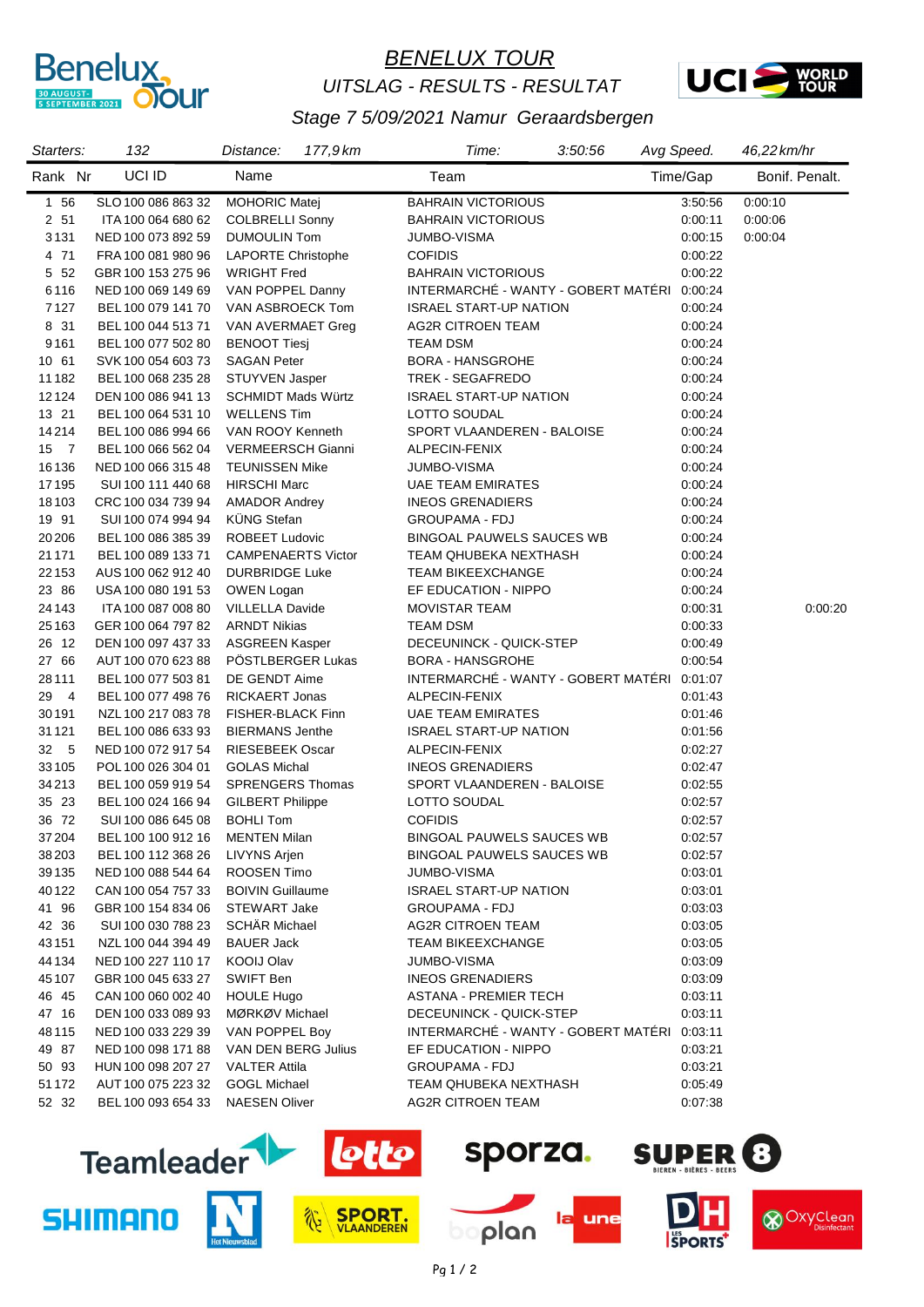

#### *BENELUX TOUR UITSLAG - RESULTS - RESULTAT*



| Starters:            | 132                | Distance:                    | 177,9 km | Time:                               | 3:50:56 | Avg Speed. | 46,22 km/hr    |
|----------------------|--------------------|------------------------------|----------|-------------------------------------|---------|------------|----------------|
| Rank Nr              | UCI ID             | Name                         |          | Team                                |         | Time/Gap   | Bonif. Penalt. |
| $53\quad 3$          | BEL 100 100 909 13 | <b>LEYSEN Senne</b>          |          | ALPECIN-FENIX                       |         | 0.07.38    |                |
| 54113                | ITA 100 071 284 70 | PASQUALON Andrea             |          | INTERMARCHÉ - WANTY - GOBERT MATÉRI |         | 0:07:38    |                |
| 55126                | ISR 100 086 829 95 | <b>SAGIV Guy</b>             |          | <b>ISRAEL START-UP NATION</b>       |         | 0:07:46    |                |
| 56 95                | AUS 100 078 098 94 | <b>SCOTSON Miles</b>         |          | <b>GROUPAMA - FDJ</b>               |         | 0:07:54    |                |
| 57 67                | SVK 100 045 727 24 | SAGAN Juraj                  |          | <b>BORA - HANSGROHE</b>             |         | 0:08:17    |                |
| 58 27                | BEL 100 059 662 88 | VAN DER SANDE Tosh           |          | LOTTO SOUDAL                        |         | 0:08:17    |                |
| 59 17                | BEL 100 054 306 67 | <b>STEELS Stijn</b>          |          | DECEUNINCK - QUICK-STEP             |         | 0:08:17    |                |
| 60 83                | SUI 100 101 183 93 | <b>BISSEGGER Stefan</b>      |          | EF EDUCATION - NIPPO                |         | 0:08:17    |                |
| 61 94                | SUI 100 071 567 62 | <b>LIENHARD Fabian</b>       |          | <b>GROUPAMA - FDJ</b>               |         | 0:08:17    |                |
| 62 85                | NED 100 028 337 94 | <b>LANGEVELD Sebastian</b>   |          | EF EDUCATION - NIPPO                |         | 0:08:17    |                |
| 63194                | USA 100 150 923 72 | <b>MCNULTY Brandon</b>       |          | <b>UAE TEAM EMIRATES</b>            |         | 0:08:17    |                |
| 64144                | DEN 100 109 737 14 | JØRGENSEN Mathias            |          | <b>MOVISTAR TEAM</b>                |         | 0.09.46    |                |
| 65<br>- 6            | CZE 100 075 225 34 | VAKOČ Petr                   |          | ALPECIN-FENIX                       |         | 0:09:46    |                |
| 66133                | ITA 100 095 012 33 | <b>AFFINI Edoardo</b>        |          | <b>JUMBO-VISMA</b>                  |         | 0:10:22    |                |
| 67 53                | GER 100 086 624 84 | <b>BAUHAUS Phil</b>          |          | <b>BAHRAIN VICTORIOUS</b>           |         | 0:11:24    |                |
| 68 82                | JPN 100 025 235 96 | <b>BEPPU Fumiyuki</b>        |          | EF EDUCATION - NIPPO                |         | 0:11:24    |                |
| 69 54                | AUS 100 027 114 35 | <b>HAUSSLER Heinrich</b>     |          | <b>BAHRAIN VICTORIOUS</b>           |         | 0:11:24    |                |
| 70212                | BEL 100 156 896 31 | <b>MARIT Arne</b>            |          | SPORT VLAANDEREN - BALOISE          |         | 0:11:24    |                |
| 71174                | DEN 100 884 878 28 | NIELSEN Andreas Stokbro      |          | TEAM QHUBEKA NEXTHASH               |         | 0:11:24    |                |
| 72 201               | BEL 100 059 022 30 | <b>DUPONT Timothy</b>        |          | <b>BINGOAL PAUWELS SAUCES WB</b>    |         | 0:11:24    |                |
| 73205                | BEL 100 110 158 47 | <b>REX Laurenz</b>           |          | <b>BINGOAL PAUWELS SAUCES WB</b>    |         | 0:11:24    |                |
| 74183                | GBR 100 152 802 11 | <b>QUARTERMAN Charles</b>    |          | TREK - SEGAFREDO                    |         | 0:11:24    |                |
| 75117                | BEL 100 032 256 36 | <b>VANSPEYBROUCK Pieter</b>  |          | INTERMARCHÉ - WANTY - GOBERT MATÉRI |         | 0:11:24    |                |
| 76156                | HUN 100 101 998 35 | PEÁK Barnabás                |          | <b>TEAM BIKEEXCHANGE</b>            |         | 0:11:24    |                |
| 77123                | EST 100 094 985 06 | <b>VAHTRA Norman</b>         |          | <b>ISRAEL START-UP NATION</b>       |         | 0:11:24    |                |
| 78196                | NOR 100 065 353 56 | <b>LAENGEN Vegard Stake</b>  |          | <b>UAE TEAM EMIRATES</b>            |         | 0:11:24    |                |
| 79125                | FRA 100 162 411 17 | <b>RENARD Alexis</b>         |          | <b>ISRAEL START-UP NATION</b>       |         | 0:11:24    |                |
| 80 92                | CAN 100 068 796 07 | <b>DUCHESNE Antoine</b>      |          | <b>GROUPAMA - FDJ</b>               |         | 0:11:24    |                |
| 81 37                | BEL 100 064 845 33 | VAN HOECKE Gijs              |          | <b>AG2R CITROEN TEAM</b>            |         | 0:11:24    |                |
| 82102                | COL 100 079 968 24 | <b>HENAO GOMEZ Sebastian</b> |          | <b>INEOS GRENADIERS</b>             |         | 0:11:24    |                |
| 83104                | ITA 100 089 154 92 | <b>BASSO Leonardo</b>        |          | <b>INEOS GRENADIERS</b>             |         | 0:01:12    |                |
| 84 76                | ITA 100 095 011 32 | <b>VIVIANI Attilio</b>       |          | <b>COFIDIS</b>                      |         | 0:11:24    |                |
| $\overline{1}$<br>85 | BEL 100 070 962 39 | <b>MERLIER Tim</b>           |          | ALPECIN-FENIX                       |         | 0:11:24    |                |
| $\overline{2}$<br>86 | BEL 100 093 662 41 | DE BONDT Dries               |          | ALPECIN-FENIX                       |         | 0:11:24    |                |
| 87141                | ESP 100 158 338 18 | <b>CARRETERO Hector</b>      |          | <b>MOVISTAR TEAM</b>                |         | 0:11:24    |                |
| 88 197               | ARG 100 896 277 78 | RICHEZE Maximiliano Ariel    |          | <b>UAE TEAM EMIRATES</b>            |         | 0:11:24    |                |
| 89202                | POL 100 109 575 46 | <b>ANIOLKOWSKI Stanislaw</b> |          | <b>BINGOAL PAUWELS SAUCES WB</b>    |         | 0:11:37    |                |
| 90 15                | BEL 100 022 640 23 | <b>KEISSE Iljo</b>           |          | DECEUNINCK - QUICK-STEP             |         | 0:11:37    |                |
| 91106                | ITA 100 095 753 95 | <b>MOSCON Gianni</b>         |          | <b>INEOS GRENADIERS</b>             |         | 0:11:53    |                |
| 92 43                | ITA 100 150 834 80 | <b>BATTISTELLA Samuele</b>   |          | <b>ASTANA - PREMIER TECH</b>        |         | 0:11:53    |                |
| 93 24                | BEL 100 073 573 31 | DE BUYST Jasper              |          | LOTTO SOUDAL                        |         | 0:12:09    |                |
|                      |                    |                              |          |                                     |         |            |                |

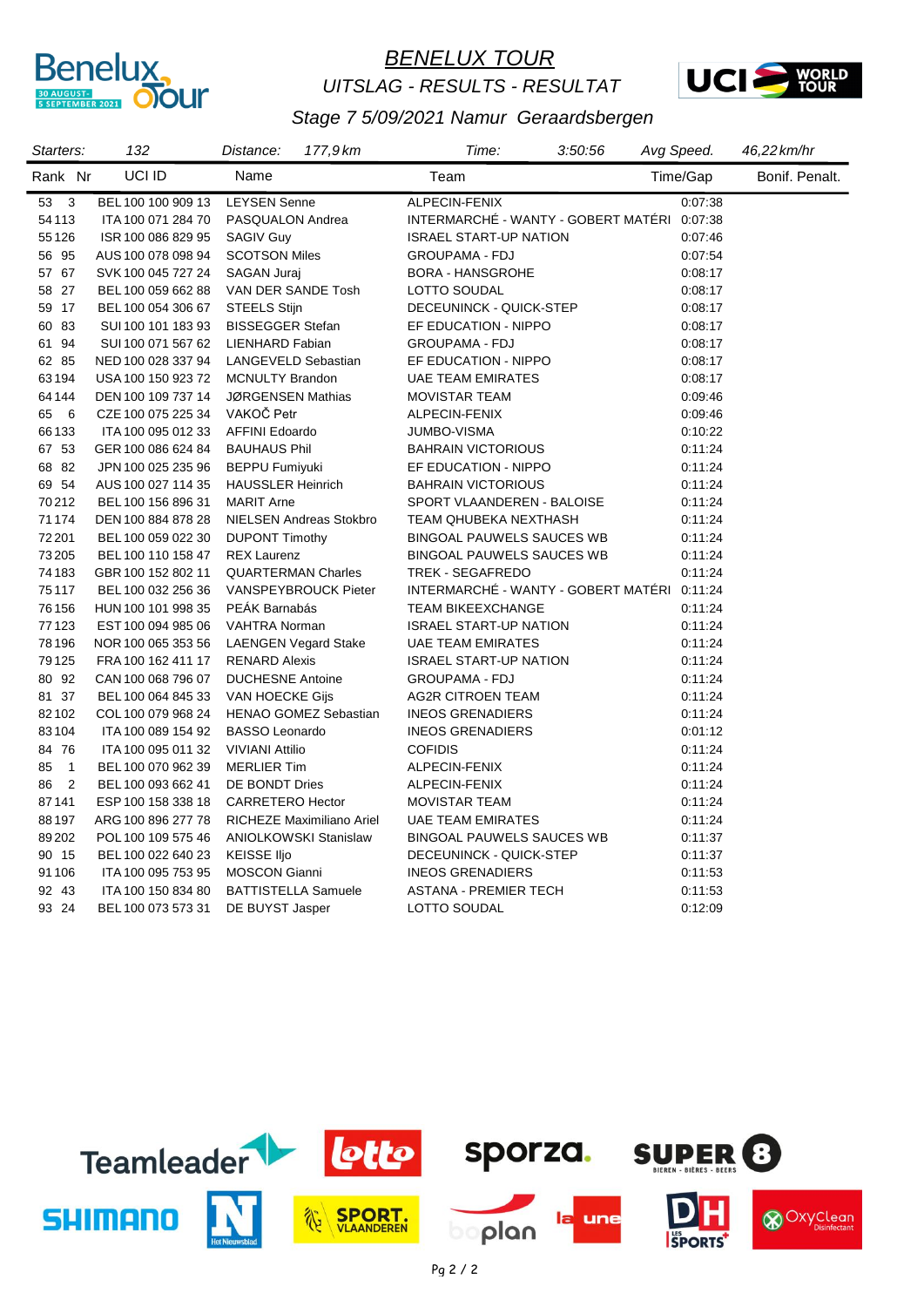



#### *Algemeen individueel klassement- Classement individuel général - General Classification*

|          | Rank Nr        | UCI ID                              | Name                                       | Team                                                | Time                 | Gap                |
|----------|----------------|-------------------------------------|--------------------------------------------|-----------------------------------------------------|----------------------|--------------------|
| 1        | 51             |                                     | ITA 100 064 680 62 COLBRELLI Sonny         | <b>BAHRAIN VICTORIOUS</b>                           | 24:14:29             | 0:00:00            |
| 2        | 56             | SLO 100 086 863 32 MOHORIC Matej    |                                            | <b>BAHRAIN VICTORIOUS</b>                           | 24:14:58             | 0:00:29            |
| 3        | 171            |                                     | BEL 100 089 133 71 CAMPENAERTS Victor      | TEAM QHUBEKA NEXTHASH                               | 24:15:43             | 0:01:14            |
| 4        | 21             | BEL 100 064 531 10 WELLENS Tim      |                                            | LOTTO SOUDAL                                        | 24:15:55             | 0:01:26            |
| 5        | 91             | SUI 100 074 994 94 KÜNG Stefan      |                                            | <b>GROUPAMA - FDJ</b>                               | 24:15:57             | 0:01:28            |
| 6        | 153            | AUS 100 062 912 40 DURBRIDGE Luke   |                                            | <b>TEAM BIKEEXCHANGE</b>                            | 24:15:59             | 0:01:30            |
| 7        | 182            | BEL 100 068 235 28 STUYVEN Jasper   |                                            | TREK - SEGAFREDO                                    | 24:16:06             | 0:01:37            |
| 8        | 161            | BEL 100 077 502 80 BENOOT Tiesj     |                                            | <b>TEAM DSM</b>                                     | 24:16:23             | 0:01:54            |
| 9        | 131            | NED 100 073 892 59 DUMOULIN Tom     |                                            | JUMBO-VISMA                                         | 24:16:24             | 0:01:55            |
| 10       | 136            | NED 100 066 315 48 TEUNISSEN Mike   |                                            | <b>JUMBO-VISMA</b>                                  | 24:16:30             | 0:02:01            |
| 11       | 163            | GER 100 064 797 82 ARNDT Nikias     |                                            | <b>TEAM DSM</b>                                     | 24:16:46             | 0:02:17            |
| 12       | 12             | DEN 100 097 437 33 ASGREEN Kasper   |                                            | DECEUNINCK - QUICK-STEP                             | 24:16:54             | 0:02:25            |
| 13       | 86             | USA 100 080 191 53 OWEN Logan       |                                            | EF EDUCATION - NIPPO                                | 24:17:01             | 0:02:32            |
| 14       | $\overline{7}$ |                                     | BEL 100 066 562 04 VERMEERSCH Gianni       | ALPECIN-FENIX                                       | 24:17:03             | 0:02:34            |
| 15       | 195            | SUI 100 111 440 68 HIRSCHI Marc     |                                            | <b>UAE TEAM EMIRATES</b>                            | 24:17:10             | 0:02:41            |
| 16       | 124            |                                     | DEN 100 086 941 13 SCHMIDT Mads Würtz      | <b>ISRAEL START-UP NATION</b>                       | 24:17:34             | 0:03:05            |
| 17       | 103            | CRC 100 034 739 94 AMADOR Andrey    |                                            | <b>INEOS GRENADIERS</b>                             | 24:17:45             | 0:03:16            |
| 18       | 66             |                                     | AUT 100 070 623 88 PÖSTLBERGER Lukas       | <b>BORA - HANSGROHE</b>                             | 24:18:16             | 0:03:47            |
| 19       | 127            |                                     | BEL 100 079 141 70 VAN ASBROECK Tom        | <b>ISRAEL START-UP NATION</b>                       | 24:19:09             | 0:04:40            |
| 20       | 52             | GBR 100 153 275 96 WRIGHT Fred      |                                            | <b>BAHRAIN VICTORIOUS</b>                           | 24:19:53             | 0:05:24            |
| 21       | 111            | BEL 100 077 503 81 DE GENDT Aime    |                                            | INTERMARCHÉ - WANTY - GOBERT MATÉR                  | 24:20:26             | 0:05:57            |
| 22       | 5              | NED 100 072 917 54 RIESEBEEK Oscar  |                                            | ALPECIN-FENIX                                       | 24:21:30             | 0:07:01            |
| 23       | 71             |                                     | FRA 100 081 980 96 LAPORTE Christophe      | <b>COFIDIS</b>                                      | 24:21:35             | 0:07:06            |
| 24       | 116            |                                     | NED 100 069 149 69 VAN POPPEL Danny        | INTERMARCHÉ - WANTY - GOBERT MATÉR                  | 24:22:09             | 0:07:40            |
| 25       | 214            |                                     | BEL 100 086 994 66 VAN ROOY Kenneth        | SPORT VLAANDEREN - BALOISE                          | 24:23:25             | 0:08:56            |
| 26       | 31             |                                     | BEL 100 044 513 71 VAN AVERMAET Greg       | <b>AG2R CITROEN TEAM</b>                            | 24:23:36             | 0:09:07            |
| 27       | 23             | BEL 100 024 166 94 GILBERT Philippe |                                            | LOTTO SOUDAL                                        | 24:23:42             | 0:09:13            |
| 28       | 151            | NZL 100 044 394 49 BAUER Jack       |                                            | <b>TEAM BIKEEXCHANGE</b>                            | 24:24:23             | 0:09:54            |
| 29       | 121            |                                     | BEL 100 086 633 93 BIERMANS Jenthe         | <b>ISRAEL START-UP NATION</b>                       | 24:25:17             | 0:10:48            |
| 30       | 135            | NED 100 088 544 64 ROOSEN Timo      |                                            | <b>JUMBO-VISMA</b>                                  | 24:25:53             | 0:11:24            |
| 31       | 105            | POL 100 026 304 01 GOLAS Michal     |                                            | <b>INEOS GRENADIERS</b>                             | 24:26:12             | 0:11:43            |
| 32       | 107            | GBR 100 045 633 27 SWIFT Ben        |                                            | <b>INEOS GRENADIERS</b>                             | 24:26:17             | 0:11:48            |
| 33       | 36             | SUI 100 030 788 23 SCHÄR Michael    |                                            | <b>AG2R CITROEN TEAM</b>                            | 24:26:20             | 0:11:51            |
| 34       | 122            | CAN 100 054 757 33 BOIVIN Guillaume |                                            | <b>ISRAEL START-UP NATION</b>                       | 24:26:26             | 0:11:57            |
| 35       | 106            | ITA 100 095 753 95 MOSCON Gianni    |                                            | <b>INEOS GRENADIERS</b>                             | 24:29:02             | 0:14:33            |
| 36       | 16             | DEN 100 033 089 93 MØRKØV Michael   |                                            | DECEUNINCK - QUICK-STEP                             | 24:29:32             | 0:15:03            |
| 37       | 194            |                                     | USA 100 150 923 72 MCNULTY Brandon         | UAE TEAM EMIRATES                                   | 24:29:48             | 0:15:19            |
| 38       | 27             |                                     | BEL 100 059 662 88 VAN DER SANDE Tosh      | LOTTO SOUDAL                                        | 24:30:33             | 0:16:04            |
| 39       | 143            | ITA 100 087 008 80 VILLELLA Davide  |                                            | <b>MOVISTAR TEAM</b>                                | 24:31:19             | 0:16:50            |
| 40       | 45             | CAN 100 060 002 40 HOULE Hugo       |                                            | <b>ASTANA - PREMIER TECH</b>                        | 24:31:58             | 0.17.29            |
| 41       | 172            | AUT 100 075 223 32 GOGL Michael     |                                            | TEAM QHUBEKA NEXTHASH                               | 24:32:03             | 0:17:34            |
| 42       | 61<br>96       | SVK 100 054 603 73 SAGAN Peter      |                                            | <b>BORA - HANSGROHE</b>                             | 24:32:11             | 0:17:42            |
| 43<br>44 | 213            | GBR 100 154 834 06 STEWART Jake     | BEL 100 059 919 54 SPRENGERS Thomas        | <b>GROUPAMA - FDJ</b><br>SPORT VLAANDEREN - BALOISE | 24:33:04<br>24:34:05 | 0:18:35<br>0:19:36 |
|          |                |                                     |                                            |                                                     |                      |                    |
| 45       | 144            | BEL 100 077 498 76 RICKAERT Jonas   | DEN 100 109 737 14 JØRGENSEN Mathias       | <b>MOVISTAR TEAM</b><br>ALPECIN-FENIX               | 24:34:25<br>24:34:29 | 0:19:56<br>0:20:00 |
| 46       | 4              | FRA 100 162 411 17 RENARD Alexis    |                                            | <b>ISRAEL START-UP NATION</b>                       | 24:35:08             | 0:20:39            |
| 47       | 125<br>204     | BEL 100 100 912 16 MENTEN Milan     |                                            | <b>BINGOAL PAUWELS SAUCES WB</b>                    | 24:35:44             | 0:21:15            |
| 48<br>49 | 134            | NED 100 227 110 17 KOOIJ Olav       |                                            | JUMBO-VISMA                                         | 24:36:28             | 0.21.59            |
|          | 93             | HUN 100 098 207 27 VALTER Attila    |                                            | <b>GROUPAMA - FDJ</b>                               | 24:36:57             | 0:22:28            |
| 50<br>51 | 32             | BEL 100 093 654 33 NAESEN Oliver    |                                            | AG2R CITROEN TEAM                                   | 24:37:13             | 0.22.44            |
| 52       | 104            | ITA 100 089 154 92 BASSO Leonardo   |                                            | <b>INEOS GRENADIERS</b>                             | 24:37:48             | 0.23:19            |
| 53       | 113            |                                     | ITA 100 071 284 70 PASQUALON Andrea        | INTERMARCHÉ - WANTY - GOBERT MATÉR                  | 24:38:31             | 0:24:02            |
| 54       | 95             | AUS 100 078 098 94 SCOTSON Miles    |                                            | <b>GROUPAMA - FDJ</b>                               | 24:38:36             | 0:24:07            |
| 55       | 43             |                                     | ITA 100 150 834 80 BATTISTELLA Samuele     | <b>ASTANA - PREMIER TECH</b>                        | 24:39:34             | 0.25:05            |
| 56       | 115            | NED 100 033 229 39 VAN POPPEL Bov   |                                            | INTERMARCHÉ - WANTY - GOBERT MATÉR                  | 24:39:55             | 0.25.26            |
| 57       | 174            |                                     | DEN 100 884 878 28 NIELSEN Andreas Stokbro | TEAM QHUBEKA NEXTHASH                               | 24:41:42             | 0:27:13            |
| 58       | 83             |                                     | SUI 100 101 183 93 BISSEGGER Stefan        | EF EDUCATION - NIPPO                                | 24:42:27             | 0.27:58            |
| 59       | 85             |                                     | NED 100 028 337 94 LANGEVELD Sebastian     | EF EDUCATION - NIPPO                                | 24:42:39             | 0.28:10            |
| 60       | $\mathbf{1}$   | BEL 100 070 962 39 MERLIER Tim      |                                            | ALPECIN-FENIX                                       | 24:42:54             | 0:28:25            |
|          |                |                                     |                                            |                                                     |                      |                    |

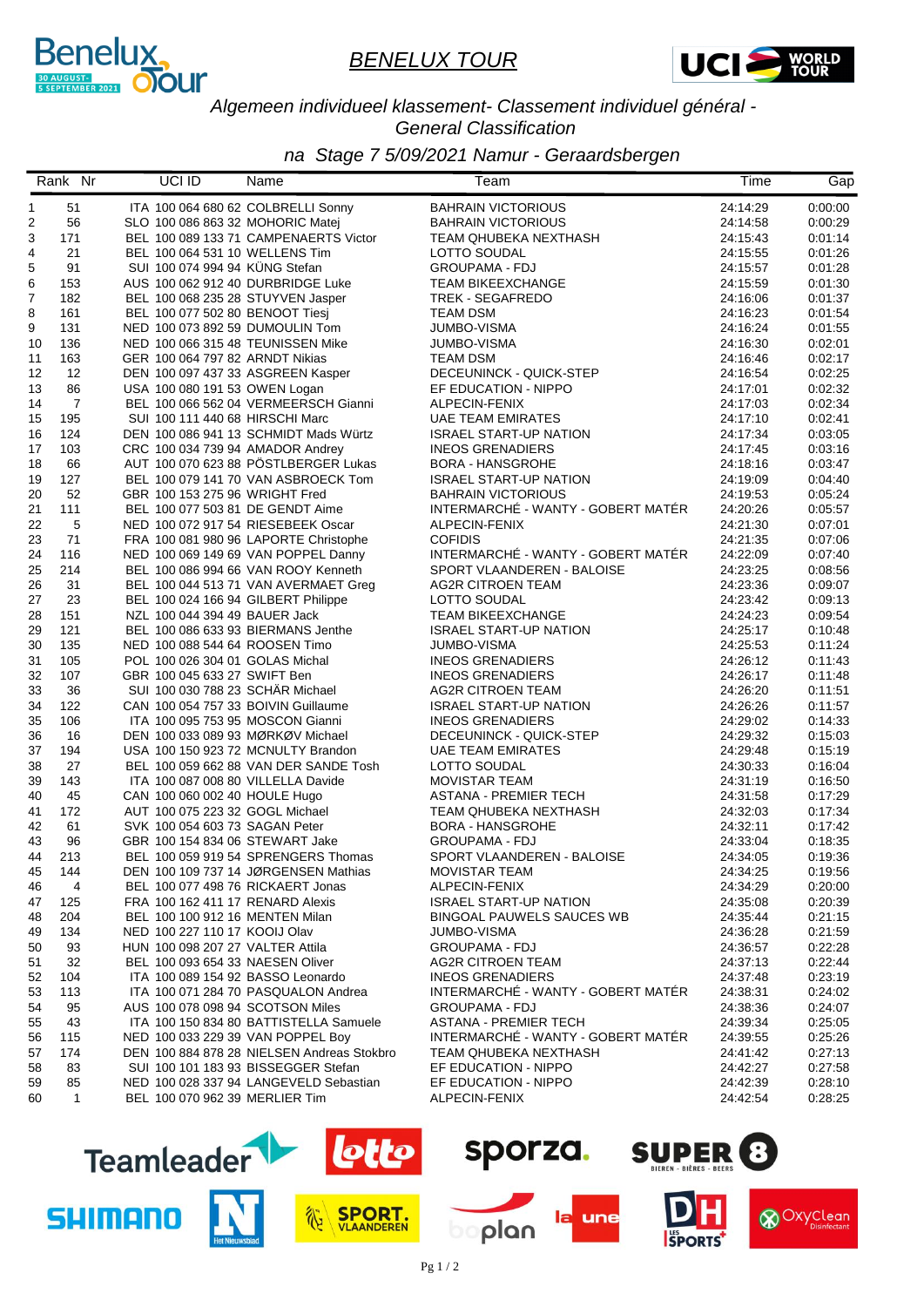



#### *Algemeen individueel klassement- Classement individuel général - General Classification*

|    | Rank Nr        | UCI ID | Name                                         | Team                               | Time     | Gap     |
|----|----------------|--------|----------------------------------------------|------------------------------------|----------|---------|
| 61 | 72             |        | SUI 100 086 645 08 BOHLI Tom                 | <b>COFIDIS</b>                     | 24:43:50 | 0:29:21 |
| 62 | 6              |        | CZE 100 075 225 34 VAKOČ Petr                | ALPECIN-FENIX                      | 24:43:50 | 0:29:21 |
| 63 | 202            |        | POL 100 109 575 46 ANIOLKOWSKI Stanislaw     | <b>BINGOAL PAUWELS SAUCES WB</b>   | 24:44:17 | 0:29:48 |
| 64 | 37             |        | BEL 100 064 845 33 VAN HOECKE Gijs           | <b>AG2R CITROEN TEAM</b>           | 24:44:31 | 0:30:02 |
| 65 | 54             |        | AUS 100 027 114 35 HAUSSLER Heinrich         | <b>BAHRAIN VICTORIOUS</b>          | 24:44:33 | 0:30:04 |
| 66 | 191            |        | NZL 100 217 083 78 FISHER-BLACK Finn         | <b>UAE TEAM EMIRATES</b>           | 24:45:50 | 0:31:21 |
| 67 | 203            |        | BEL 100 112 368 26 LIVYNS Arjen              | <b>BINGOAL PAUWELS SAUCES WB</b>   | 24:46:39 | 0:32:10 |
| 68 | 87             |        | NED 100 098 171 88 VAN DEN BERG Julius       | EF EDUCATION - NIPPO               | 24:46:48 | 0:32:19 |
| 69 | 3              |        | BEL 100 100 909 13 LEYSEN Senne              | ALPECIN-FENIX                      | 24:47:11 | 0:32:42 |
| 70 | 206            |        | BEL 100 086 385 39 ROBEET Ludovic            | <b>BINGOAL PAUWELS SAUCES WB</b>   | 24:47:51 | 0:33:22 |
| 71 | 205            |        | BEL 100 110 158 47 REX Laurenz               | <b>BINGOAL PAUWELS SAUCES WB</b>   | 24:49:13 | 0:34:44 |
| 72 | 102            |        | COL 100 079 968 24 HENAO GOMEZ Sebastian     | <b>INEOS GRENADIERS</b>            | 24:49:36 | 0:35:07 |
| 73 | 141            |        | ESP 100 158 338 18 CARRETERO Hector          | <b>MOVISTAR TEAM</b>               | 24:50:15 | 0:35:46 |
| 74 | 133            |        | ITA 100 095 012 33 AFFINI Edoardo            | <b>JUMBO-VISMA</b>                 | 24:51:41 | 0:37:12 |
| 75 | 156            |        | HUN 100 101 998 35 PEÁK Barnabás             | <b>TEAM BIKEEXCHANGE</b>           | 24:51:54 | 0:37:25 |
| 76 | 201            |        | BEL 100 059 022 30 DUPONT Timothy            | <b>BINGOAL PAUWELS SAUCES WB</b>   | 24:51:59 | 0:37:30 |
| 77 | 123            |        | EST 100 094 985 06 VAHTRA Norman             | <b>ISRAEL START-UP NATION</b>      | 24:52:10 | 0:37:41 |
| 78 | 67             |        | SVK 100 045 727 24 SAGAN Jurai               | <b>BORA - HANSGROHE</b>            | 24:52:58 | 0:38:29 |
| 79 | $\overline{2}$ |        | BEL 100 093 662 41 DE BONDT Dries            | ALPECIN-FENIX                      | 24:53:08 | 0:38:39 |
| 80 | 94             |        | SUI 100 071 567 62 LIENHARD Fabian           | <b>GROUPAMA - FDJ</b>              | 24:53:09 | 0:38:40 |
| 81 | 212            |        | BEL 100 156 896 31 MARIT Arne                | SPORT VLAANDEREN - BALOISE         | 24:53:28 | 0:38:59 |
| 82 | 92             |        | CAN 100 068 796 07 DUCHESNE Antoine          | <b>GROUPAMA - FDJ</b>              | 24:54:21 | 0:39:52 |
| 83 | 197            |        | ARG 100 896 277 78 RICHEZE Maximiliano Ariel | <b>UAE TEAM EMIRATES</b>           | 24:55:10 | 0:40:41 |
| 84 | 17             |        | BEL 100 054 306 67 STEELS Stijn              | DECEUNINCK - QUICK-STEP            | 24:55:11 | 0:40:42 |
| 85 | 76             |        | ITA 100 095 011 32 VIVIANI Attilio           | <b>COFIDIS</b>                     | 24:56:39 | 0:42:10 |
| 86 | 126            |        | ISR 100 086 829 95 SAGIV Guy                 | <b>ISRAEL START-UP NATION</b>      | 24:57:37 | 0:43:08 |
| 87 | 117            |        | BEL 100 032 256 36 VANSPEYBROUCK Pieter      | INTERMARCHÉ - WANTY - GOBERT MATÉR | 24:57:48 | 0:43:19 |
| 88 | 24             |        | BEL 100 073 573 31 DE BUYST Jasper           | LOTTO SOUDAL                       | 24:58:24 | 0:43:55 |
| 89 | 183            |        | GBR 100 152 802 11 QUARTERMAN Charles        | <b>TREK - SEGAFREDO</b>            | 24:59:31 | 0:45:02 |
| 90 | 53             |        | GER 100 086 624 84 BAUHAUS Phil              | <b>BAHRAIN VICTORIOUS</b>          | 24:59:33 | 0:45:04 |
| 91 | 15             |        | BEL 100 022 640 23 KEISSE IIjo               | DECEUNINCK - QUICK-STEP            | 25:00:46 | 0.46.17 |
| 92 | 196            |        | NOR 100 065 353 56 LAENGEN Vegard Stake      | <b>UAE TEAM EMIRATES</b>           | 25:01:18 | 0:46:49 |
| 93 | 82             |        | JPN 100 025 235 96 BEPPU Fumiyuki            | EF EDUCATION - NIPPO               | 25:19:47 | 1:05:18 |

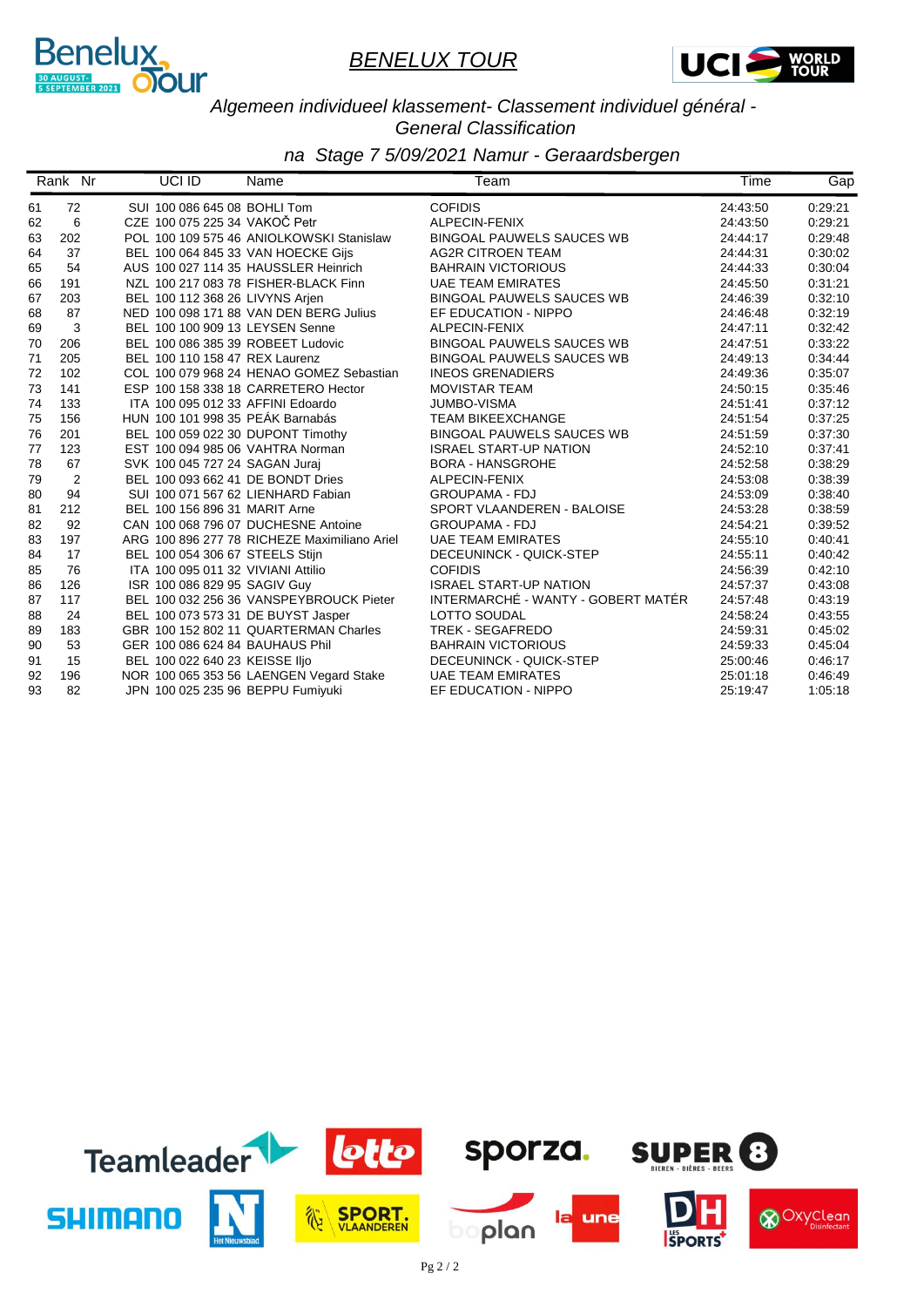



# *Ploegen klassement-Classement par équipes- Team Classification*

| Rank | Team                                   | Time       | <b>Places</b> | 1st rider |
|------|----------------------------------------|------------|---------------|-----------|
|      | <b>BAHRAIN VICTORIOUS</b>              | 3 11:33:21 | 8             |           |
| 2    | <b>ISRAEL START-UP NATION</b>          | 3 11:35:32 | 50            |           |
| 3    | <b>JUMBO-VISMA</b>                     | 3 11:36:28 | 58            | 3         |
| 4    | <b>INEOS GRENADIERS</b>                | 3 11:37:11 | 134           | 18        |
| 5    | ALPECIN-FENIX                          | 3 11:37:22 | 76            | 15        |
| 6    | INTERMARCHÉ - WANTY - GOBERT MATÉRIAUX | 3 11:37:30 | 82            | 6         |
| 7    | <b>BINGOAL PAUWELS SAUCES WB</b>       | 3 11:39:06 | 95            | 20        |
| 8    | <b>GROUPAMA - FDJ</b>                  | 3 11:39:36 | 110           | 19        |
| 9    | <b>BORA - HANSGROHE</b>                | 3 11:42:23 | 94            | 10        |
| 10   | <b>UAE TEAM EMIRATES</b>               | 3 11:43:15 | 110           | 17        |
| 11   | <b>AG2R CITROEN TEAM</b>               | 3 11:43:55 | 102           | 8         |
| 12   | <b>LOTTO SOUDAL</b>                    | 3 11:44:26 | 106           | 13        |
| 13   | EF EDUCATION - NIPPO                   | 3 11:44:50 | 132           | 23        |
| 14   | DECEUNINCK - QUICK-STEP                | 3 11:45:05 | 132           | 26        |
| 15   | SPORT VLAANDEREN - BALOISE             | 3 11:47:31 | 118           | 14        |
| 16   | <b>COFIDIS</b>                         | 3 11:47:31 | 124           | 4         |
| 17   | <b>TEAM BIKEEXCHANGE</b>               | 3 11:47:41 | 141           | 22        |
| 18   | TEAM OHUBEKA NEXTHASH                  | 3 11:50:25 | 143           | 21        |
| 19   | <b>MOVISTAR TEAM</b>                   | 3 11:54:29 | 175           | 24        |

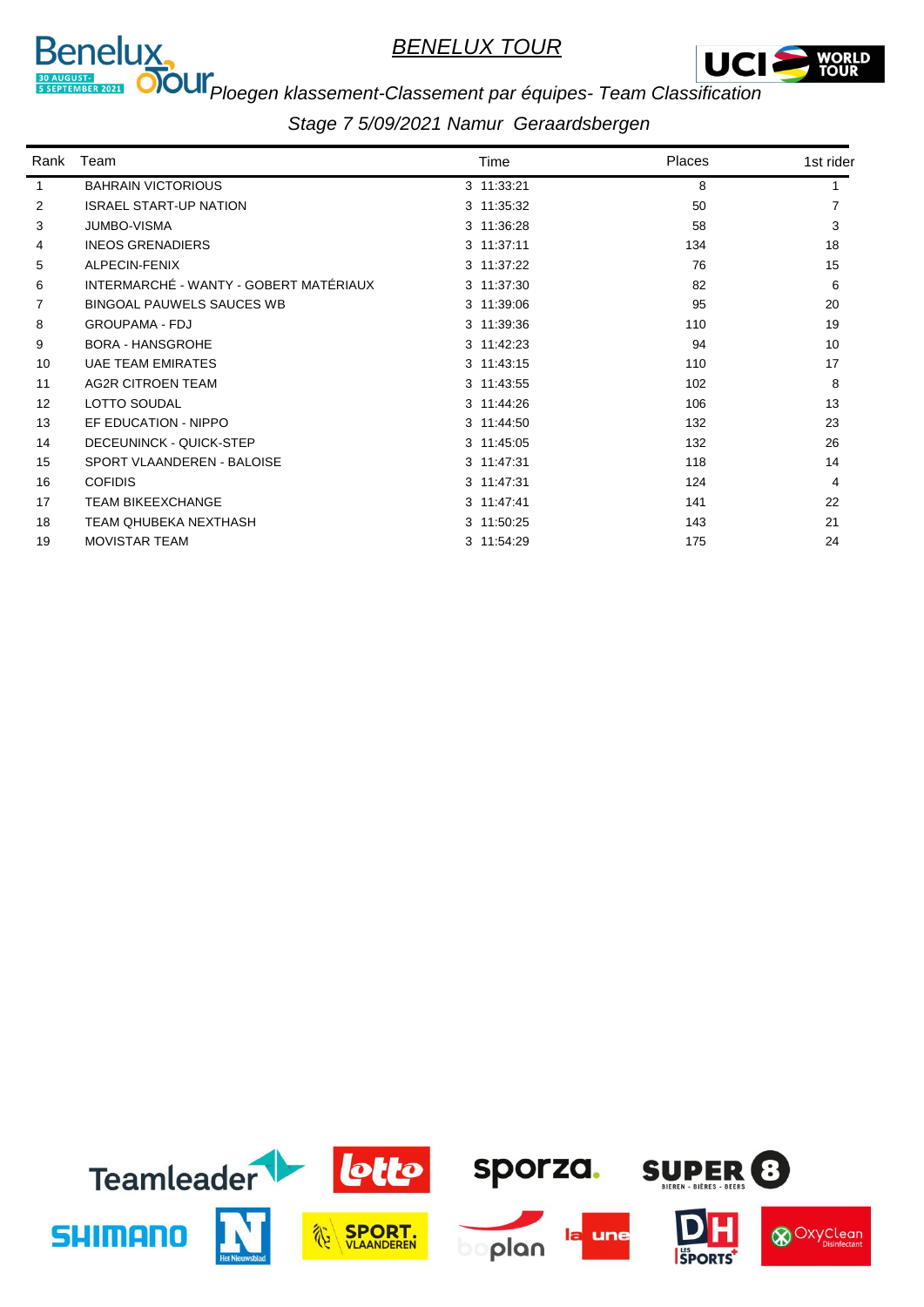



#### Algemeen ploegenklassement - Classement général par équipes - General Team Classification

| Rank              | Team                                   | Time     |
|-------------------|----------------------------------------|----------|
| $\mathbf{1}$      | <b>BAHRAIN VICTORIOUS</b>              | 72:47:35 |
| 2                 | ALPECIN-FENIX                          | 72:56:35 |
| 3                 | <b>INEOS GRENADIERS</b>                | 72:57:19 |
| 4                 | <b>JUMBO-VISMA</b>                     | 72:57:50 |
| 5                 | <b>ISRAEL START-UP NATION</b>          | 73:01:37 |
| 6                 | <b>UAE TEAM EMIRATES</b>               | 73:05:26 |
| 7                 | LOTTO SOUDAL                           | 73:07:03 |
| 8                 | <b>GROUPAMA - FDJ</b>                  | 73:15:17 |
| 9                 | INTERMARCHÉ - WANTY - GOBERT MATÉRIAUX | 73:16:43 |
| 10                | <b>TEAM QHUBEKA NEXTHASH</b>           | 73:19:05 |
| 11                | <b>TEAM BIKEEXCHANGE</b>               | 73:24:49 |
| $12 \overline{ }$ | <b>AG2R CITROEN TEAM</b>               | 73:26:48 |
| 13                | <b>DECEUNINCK - QUICK-STEP</b>         | 73:27:55 |
| 14                | <b>MOVISTAR TEAM</b>                   | 73:29:40 |
| 15                | <b>BORA - HANSGROHE</b>                | 73:31:44 |
| 16                | EF EDUCATION - NIPPO                   | 73:34:14 |
| 17                | <b>BINGOAL PAUWELS SAUCES WB</b>       | 73:44:10 |
| 18                | <b>COFIDIS</b>                         | 73:46:46 |
| 19                | SPORT VLAANDEREN - BALOISE             | 73:49:55 |

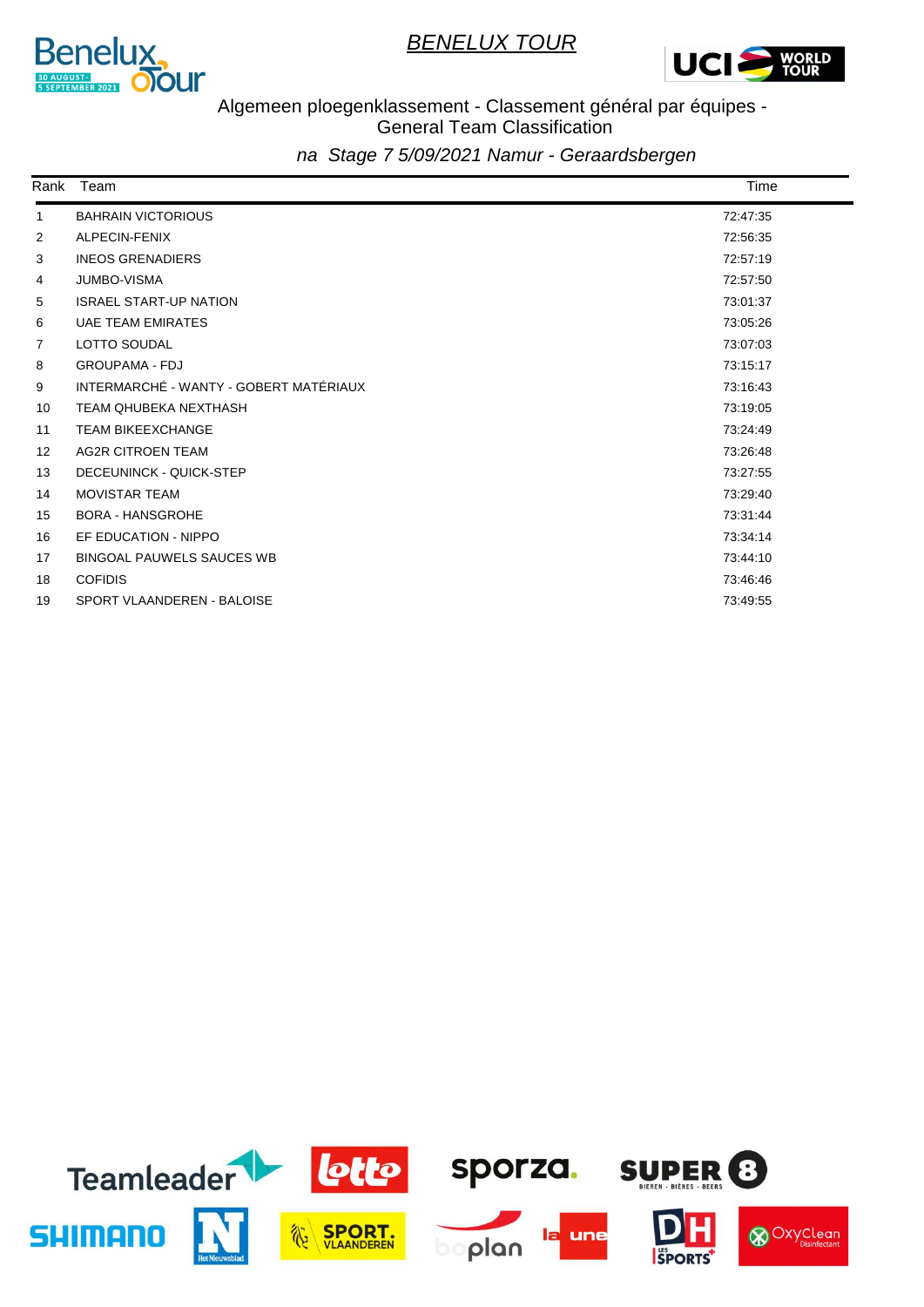

**PUNTER AUGUST:**<br> **PUNTER 2021 OTOUI** *Puntenklassement-Classement des points-Points classification* 

Benelux,

*Punten Aankomst - Points Arrivée - Points Finish*

| Rang |     | Rugnr Naam-Nom        | Ploeg-Equipe                           | <b>Punten-Points</b> |
|------|-----|-----------------------|----------------------------------------|----------------------|
|      |     | 56 MOHORIC Matei      | <b>BAHRAIN VICTORIOUS</b>              | 30                   |
| 2    |     | 51 COLBRELLI Sonny    | <b>BAHRAIN VICTORIOUS</b>              | 25                   |
| 3    | 131 | DUMOULIN Tom          | <b>JUMBO-VISMA</b>                     | 22                   |
| 4    |     | 71 LAPORTE Christophe | <b>COFIDIS</b>                         | 19                   |
| 5    |     | 52 WRIGHT Fred        | <b>BAHRAIN VICTORIOUS</b>              | 17                   |
| 6    |     | 116 VAN POPPEL Danny  | INTERMARCHÉ - WANTY - GOBERT MATÉRIAUX | 15                   |
|      | 127 | VAN ASBROECK Tom      | <b>ISRAEL START-UP NATION</b>          | 13                   |
| 8    | 31  | VAN AVERMAET Greg     | <b>AG2R CITROEN TEAM</b>               | 12                   |
| 9    | 161 | BENOOT Tiesi          | <b>TEAM DSM</b>                        | 11                   |
| 10   | 61  | <b>SAGAN Peter</b>    | <b>BORA - HANSGROHE</b>                | 10                   |

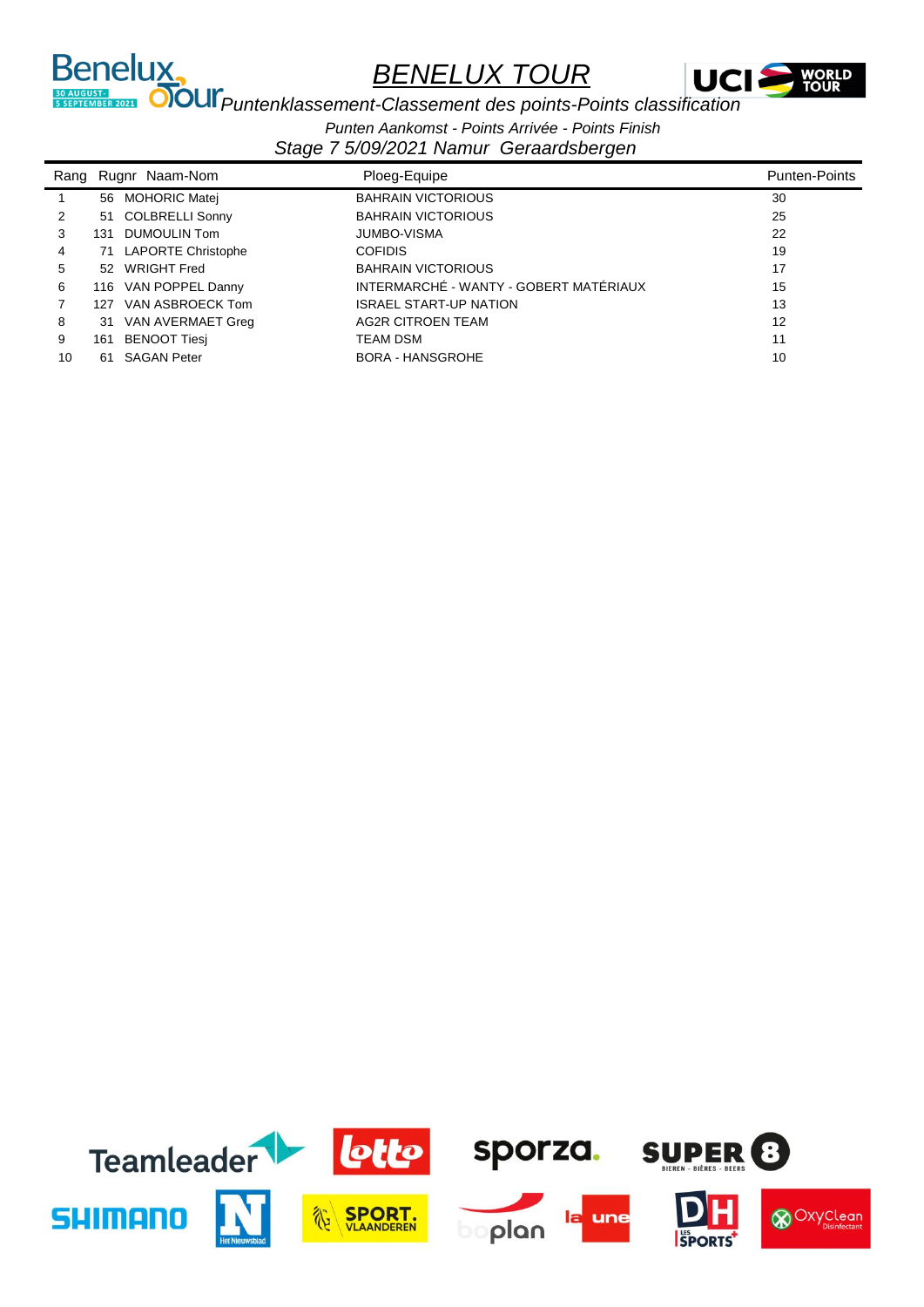



#### *Algemeen puntenklassement - Classement général aux points - General Points Classification*

|                   |     | Rang Rugnr Naam-Nom       | Ploeg-Equipe                           | <b>Punten-Points</b> |
|-------------------|-----|---------------------------|----------------------------------------|----------------------|
| $\mathbf{1}$      |     | 116 VAN POPPEL Danny      | INTERMARCHÉ - WANTY - GOBERT MATÉRIAUX | 88                   |
| 2                 |     | 51 COLBRELLI Sonny        | <b>BAHRAIN VICTORIOUS</b>              | 80                   |
| 3                 | 1   | <b>MERLIER Tim</b>        | ALPECIN-FENIX                          | 75                   |
| 4                 | 71  | <b>LAPORTE Christophe</b> | <b>COFIDIS</b>                         | 68                   |
| 5                 | 56  | <b>MOHORIC Matej</b>      | <b>BAHRAIN VICTORIOUS</b>              | 67                   |
| 6                 |     | 61 SAGAN Peter            | <b>BORA - HANSGROHE</b>                | 63                   |
| 7                 |     | 53 BAUHAUS Phil           | <b>BAHRAIN VICTORIOUS</b>              | 53                   |
| 8                 | 131 | <b>DUMOULIN Tom</b>       | <b>JUMBO-VISMA</b>                     | 49                   |
| 9                 |     | 182 STUYVEN Jasper        | TREK - SEGAFREDO                       | 39                   |
| 10                | 83  | <b>BISSEGGER Stefan</b>   | EF EDUCATION - NIPPO                   | 30                   |
| 11                | 171 | <b>CAMPENAERTS Victor</b> | <b>TEAM QHUBEKA NEXTHASH</b>           | 29                   |
| $12 \overline{ }$ |     | 144 JØRGENSEN Mathias     | <b>MOVISTAR TEAM</b>                   | 25                   |
| 13                |     | 133 AFFINI Edoardo        | <b>JUMBO-VISMA</b>                     | 25                   |
| 14                | 161 | <b>BENOOT Tiesi</b>       | <b>TEAM DSM</b>                        | 24                   |
| 15                |     | 136 TEUNISSEN Mike        | <b>JUMBO-VISMA</b>                     | 24                   |
| 16                | 91  | KÜNG Stefan               | <b>GROUPAMA - FDJ</b>                  | 22                   |
| 17                |     | 153 DURBRIDGE Luke        | <b>TEAM BIKEEXCHANGE</b>               | 22                   |
| 18                |     | 12 ASGREEN Kasper         | DECEUNINCK - QUICK-STEP                | 19                   |
| 19                |     | 43 BATTISTELLA Samuele    | <b>ASTANA - PREMIER TECH</b>           | 19                   |
| 20                |     | 52 WRIGHT Fred            | <b>BAHRAIN VICTORIOUS</b>              | 17                   |
| 21                | 21  | <b>WELLENS Tim</b>        | <b>LOTTO SOUDAL</b>                    | 15                   |
| 22                | 195 | <b>HIRSCHI Marc</b>       | <b>UAE TEAM EMIRATES</b>               | 13                   |
| 23                |     | 127 VAN ASBROECK Tom      | <b>ISRAEL START-UP NATION</b>          | 13                   |
| 24                | 31  | VAN AVERMAET Greg         | <b>AG2R CITROEN TEAM</b>               | 12                   |
| 25                |     | 202 ANIOLKOWSKI Stanislaw | <b>BINGOAL PAUWELS SAUCES WB</b>       | 12                   |
| 26                |     | 163 ARNDT Nikias          | <b>TEAM DSM</b>                        | 11                   |
| 27                |     | 7 VERMEERSCH Gianni       | ALPECIN-FENIX                          | 10                   |
| 28                |     | 194 MCNULTY Brandon       | <b>UAE TEAM EMIRATES</b>               | 10                   |
| 29                |     | 32 NAESEN Oliver          | <b>AG2R CITROEN TEAM</b>               | 10                   |
| 30                |     | 94 LIENHARD Fabian        | <b>GROUPAMA - FDJ</b>                  | 10                   |

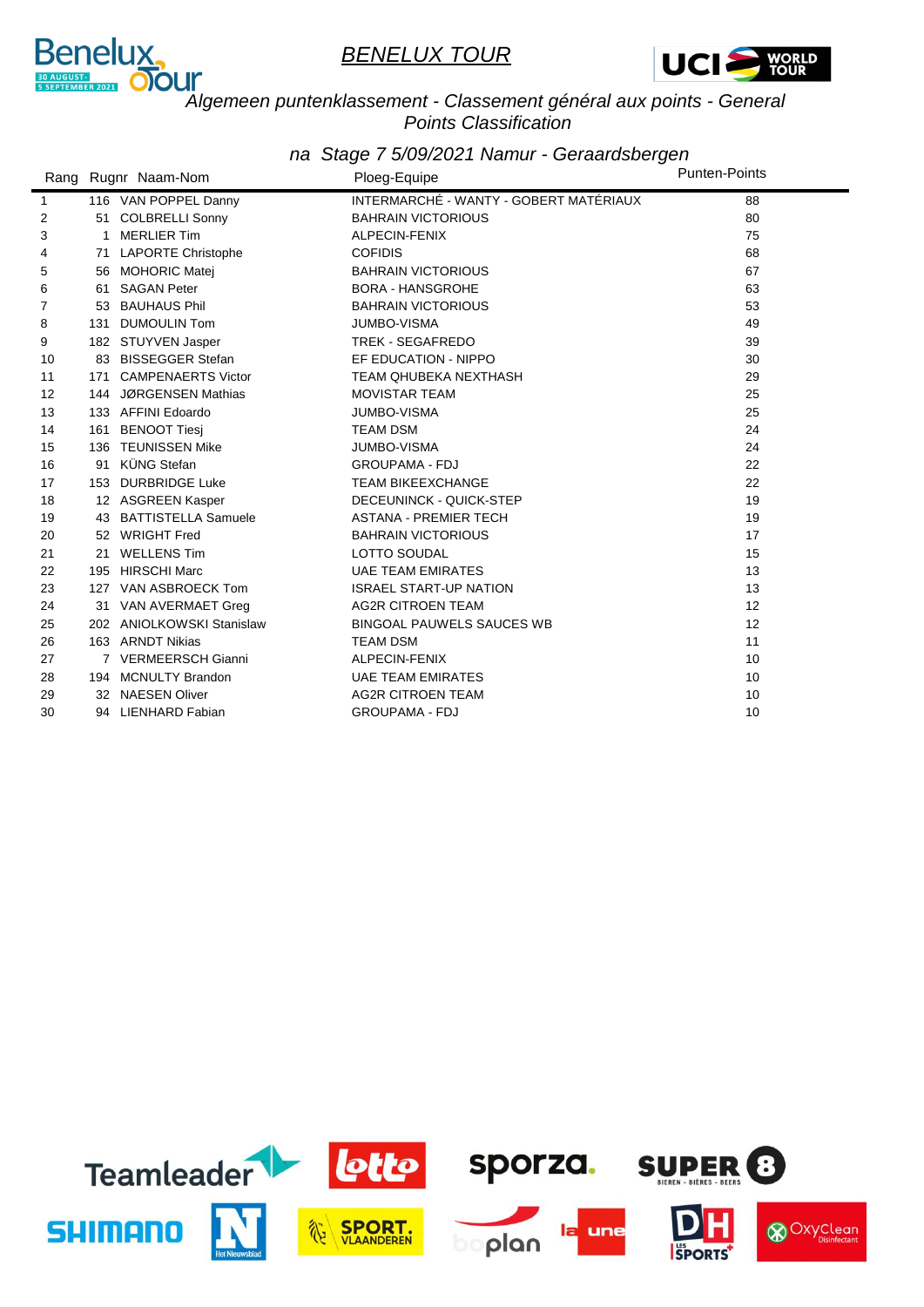



#### *GOUDEN KM Sprinten*

|   | Rank Nr<br>Name |                           | Team                      | <b>Bonification</b> |
|---|-----------------|---------------------------|---------------------------|---------------------|
|   |                 | <b>Gouden Km Sprint 1</b> |                           |                     |
|   | 56              | <b>MOHORIC Matei</b>      | <b>BAHRAIN VICTORIOUS</b> | 0:00:03             |
|   |                 | 21 WELLENS Tim            | LOTTO SOUDAL              | 0:00:02             |
| 3 |                 | 51 COLBRELLI Sonny        | <b>BAHRAIN VICTORIOUS</b> | 0:00:01             |
|   |                 | <b>Gouden Km Sprint 2</b> |                           |                     |
|   | 56              | <b>MOHORIC Matej</b>      | <b>BAHRAIN VICTORIOUS</b> | 0:00:03             |
| 2 |                 | 21 WELLENS Tim            | LOTTO SOUDAL              | 0:00:02             |
| 3 |                 | 12 ASGREEN Kasper         | DECEUNINCK - QUICK-STEP   | 0:00:01             |
|   |                 | <b>Gouden Km Sprint 3</b> |                           |                     |
|   | 56              | <b>MOHORIC Matej</b>      | <b>BAHRAIN VICTORIOUS</b> | 0:00:03             |
|   | 12              | ASGREEN Kasper            | DECEUNINCK - QUICK-STEP   | 0.00.02             |
| 3 | 51              | <b>COLBRELLI Sonny</b>    | <b>BAHRAIN VICTORIOUS</b> | 0:00:01             |

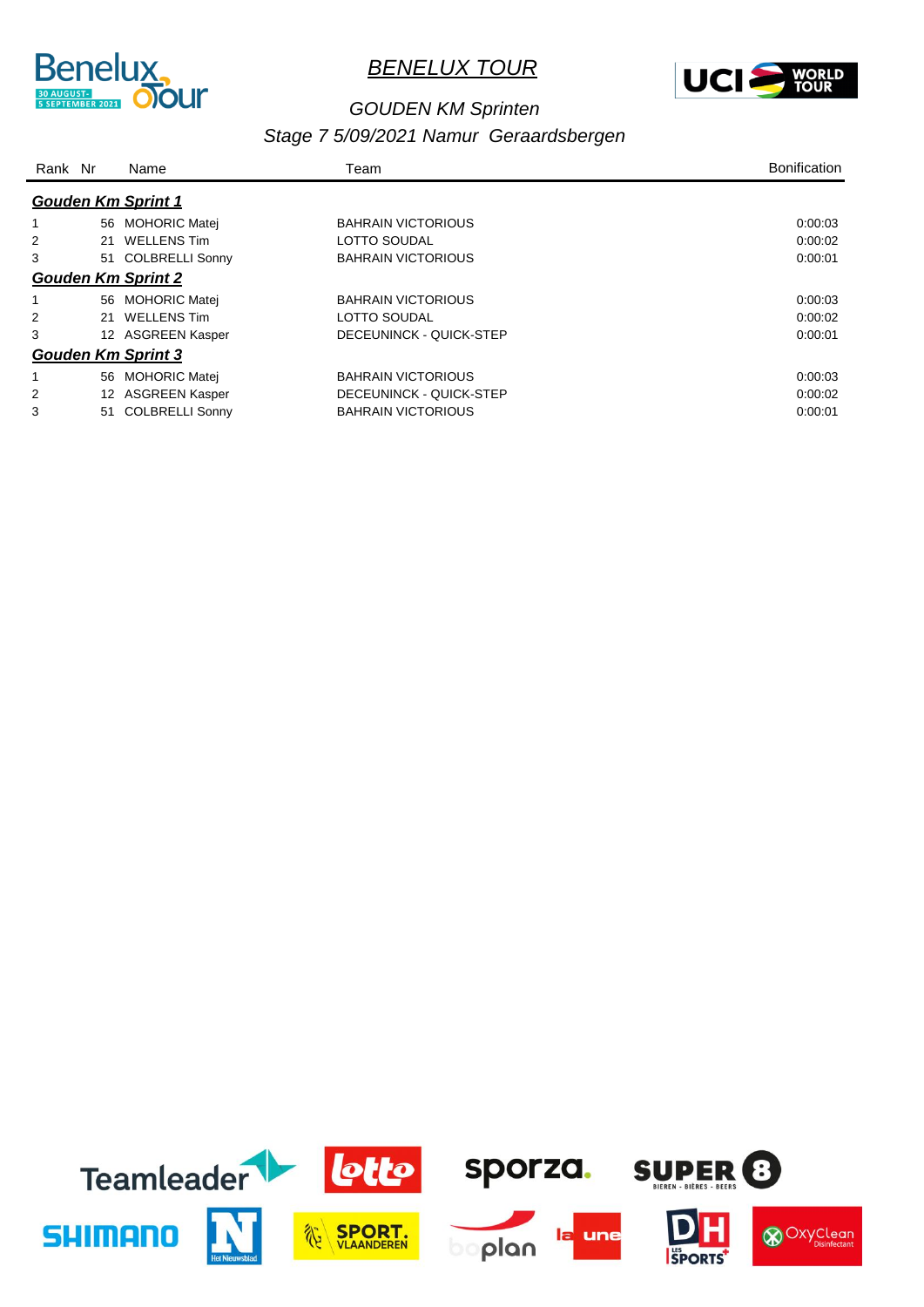



#### *Stage 7 5/09/2021 Namur Geraardsbergen SUPER 8 Sprinten dag*

| Rank Nr                 |     | Name                      | Team                          | Points |
|-------------------------|-----|---------------------------|-------------------------------|--------|
| <b>Super 8 Sprint 1</b> |     |                           |                               |        |
|                         |     | 13 DEVENYNS Dries         | DECEUNINCK - QUICK-STEP       | 10     |
| 2                       |     | 166 PEDERSEN Casper       | <b>TEAM DSM</b>               | 8      |
| 3                       |     | 5 RIESEBEEK Oscar         | ALPECIN-FENIX                 | 6      |
| 4                       |     | 23 GILBERT Philippe       | <b>LOTTO SOUDAL</b>           | 4      |
| 5                       | 121 | <b>BIERMANS Jenthe</b>    | <b>ISRAEL START-UP NATION</b> | 2      |
| <b>Super 8 Sprint 2</b> |     |                           |                               |        |
|                         |     | 12 ASGREEN Kasper         | DECEUNINCK - QUICK-STEP       | 10     |
| 2                       |     | 56 MOHORIC Matei          | <b>BAHRAIN VICTORIOUS</b>     | 8      |
| 3                       | 194 | <b>MCNULTY Brandon</b>    | <b>UAE TEAM EMIRATES</b>      | 6      |
| 4                       | 171 | <b>CAMPENAERTS Victor</b> | TEAM OHUBEKA NEXTHASH         | 4      |
| 5                       |     | 66 PÖSTLBERGER Lukas      | <b>BORA - HANSGROHE</b>       | 2      |

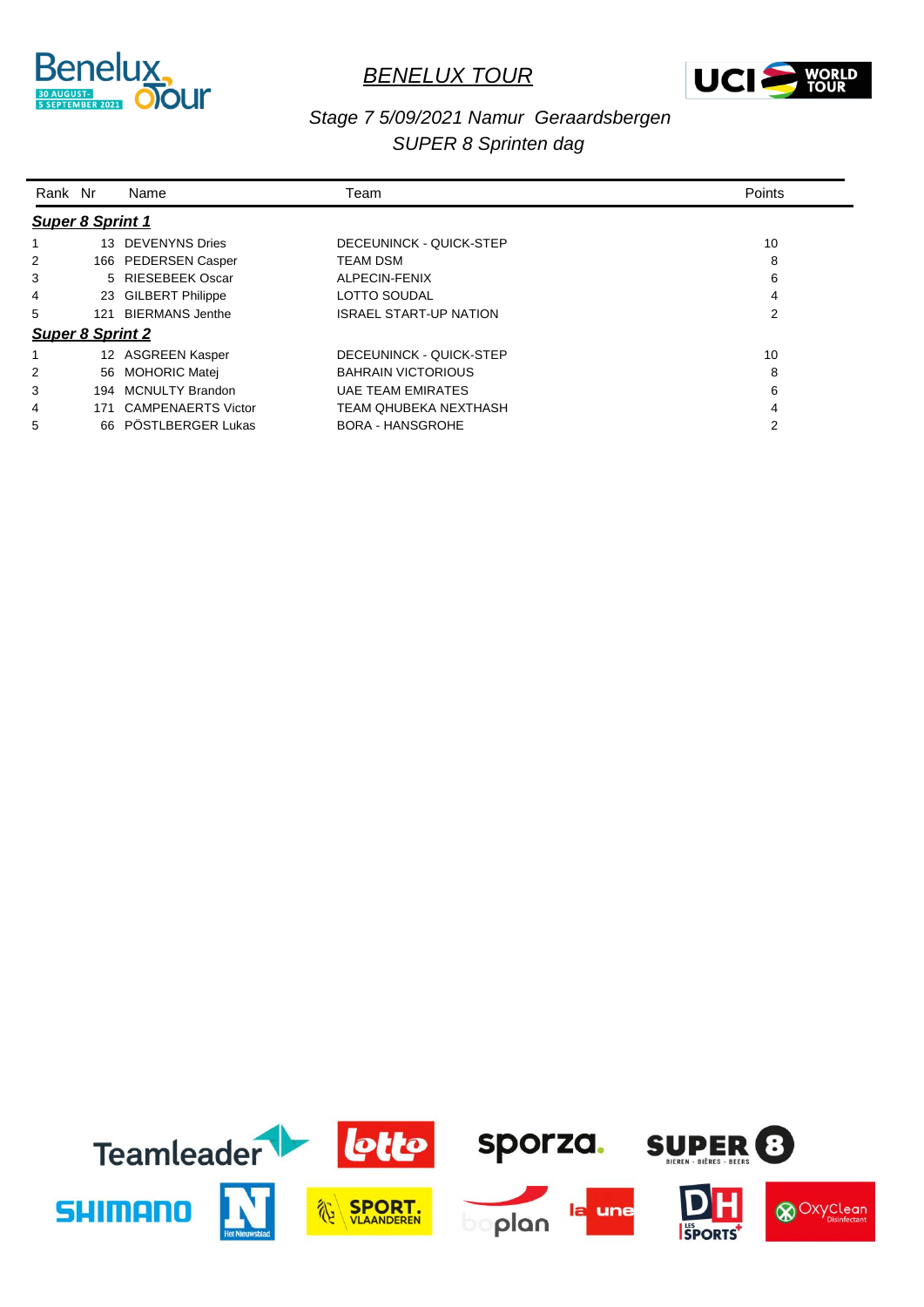



#### *Algemeen Klassement SUPER 8- Classement géneral SUPER 8- General SUPER*

*8 Classification*

| Rank Nr |     | Name                      | Team                             | Points |  |
|---------|-----|---------------------------|----------------------------------|--------|--|
| 1       |     | 203 LIVYNS Arjen          | <b>BINGOAL PAUWELS SAUCES WB</b> | 56     |  |
| 2       | 153 | <b>DURBRIDGE Luke</b>     | <b>TEAM BIKEEXCHANGE</b>         | 35     |  |
| 3       |     | 213 SPRENGERS Thomas      | SPORT VLAANDEREN - BALOISE       | 27     |  |
| 4       | 56  | <b>MOHORIC Matej</b>      | <b>BAHRAIN VICTORIOUS</b>        | 20     |  |
| 5       | 151 | <b>BAUER Jack</b>         | <b>TEAM BIKEEXCHANGE</b>         | 20     |  |
| 6       | 45  | <b>HOULE Hugo</b>         | <b>ASTANA - PREMIER TECH</b>     | 20     |  |
|         | 12  | <b>ASGREEN Kasper</b>     | DECEUNINCK - QUICK-STEP          | 16     |  |
| 8       |     | 195 HIRSCHI Marc          | <b>UAE TEAM EMIRATES</b>         | 14     |  |
| 9       |     | 43 BATTISTELLA Samuele    | <b>ASTANA - PREMIER TECH</b>     | 14     |  |
| 10      | 144 | JØRGENSEN Mathias         | <b>MOVISTAR TEAM</b>             | 10     |  |
| 11      |     | 206 ROBEET Ludovic        | <b>BINGOAL PAUWELS SAUCES WB</b> | 9      |  |
| 12      | 51  | <b>COLBRELLI Sonny</b>    | <b>BAHRAIN VICTORIOUS</b>        | 8      |  |
| 13      |     | 131 DUMOULIN Tom          | <b>JUMBO-VISMA</b>               | 8      |  |
| 14      | 171 | <b>CAMPENAERTS Victor</b> | <b>TEAM QHUBEKA NEXTHASH</b>     | 6      |  |
| 15      |     | 5 RIESEBEEK Oscar         | ALPECIN-FENIX                    | 6      |  |
| 16      |     | 122 BOIVIN Guillaume      | <b>ISRAEL START-UP NATION</b>    | 6      |  |
| 17      |     | 194 MCNULTY Brandon       | <b>UAE TEAM EMIRATES</b>         | 6      |  |
| 18      |     | 182 STUYVEN Jasper        | TREK - SEGAFREDO                 | 4      |  |
| 19      |     | 23 GILBERT Philippe       | LOTTO SOUDAL                     | 4      |  |
| 20      |     | 66 PÖSTLBERGER Lukas      | <b>BORA - HANSGROHE</b>          | 2      |  |
| 21      | 121 | <b>BIERMANS Jenthe</b>    | <b>ISRAEL START-UP NATION</b>    | 2      |  |
| 22      | 183 | <b>QUARTERMAN Charles</b> | <b>TREK - SEGAFREDO</b>          | 2      |  |

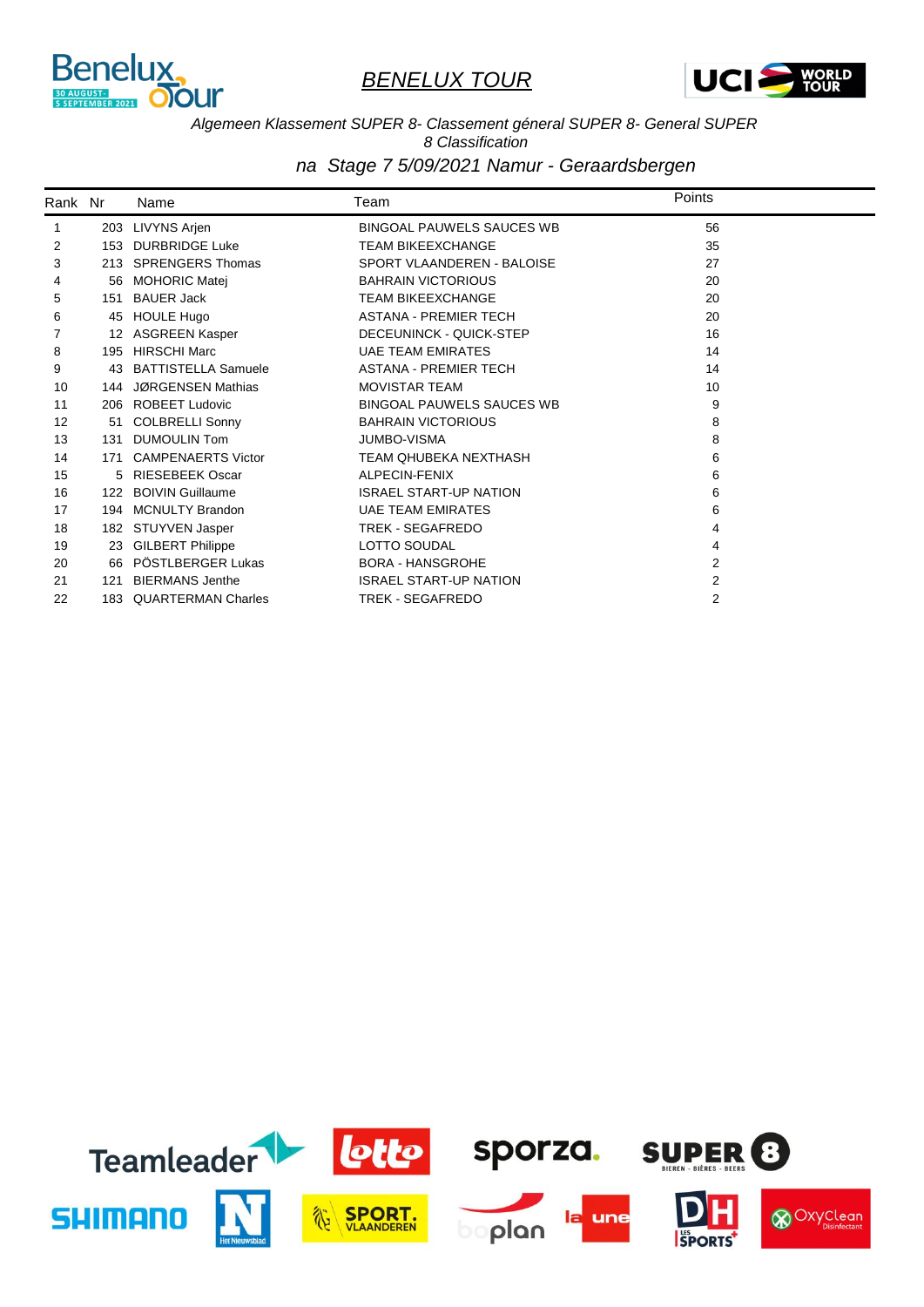

*Opgaves - Abandons - DNF*



|     | Rugnr Naam-Nom                          |            | Ploeg-Equipe   |                                        |
|-----|-----------------------------------------|------------|----------------|----------------------------------------|
|     | <b>DNS</b> - Niet gestart - Non partant |            |                |                                        |
| 177 | <b>WALSCHEID Maximilian Richard</b>     | <b>GER</b> | 100 454 633 75 | TEAM QHUBEKA NEXTHASH                  |
|     | DNF - Opgave - Abandon                  |            |                |                                        |
| 13  | <b>DEVENYNS Dries</b>                   | <b>BEL</b> | 100 027 284 11 | DECEUNINCK - QUICK-STEP                |
| 14  | <b>HODEG CHAGUI Alvaro Jose</b>         | <b>COL</b> | 100 092 304 41 | DECEUNINCK - QUICK-STEP                |
| 22  | <b>EWAN Caleb</b>                       | <b>AUS</b> | 100 078 094 90 | LOTTO SOUDAL                           |
| 25  | DE GENDT Thomas                         | <b>BEL</b> | 100 048 167 39 | LOTTO SOUDAL                           |
| 26  | <b>KLUGE Roger</b>                      | <b>GER</b> | 100 033 016 20 | LOTTO SOUDAL                           |
| 34  | <b>JULLIEN Anthony</b>                  | <b>FRA</b> | 100 149 415 19 | <b>AG2R CITROEN TEAM</b>               |
| 44  | <b>GRUZDEV Dmitriy</b>                  | <b>KAZ</b> | 100 048 284 59 | <b>ASTANA - PREMIER TECH</b>           |
| 46  | <b>GIDICH Yevgeniy</b>                  | KAZ        | 100 098 160 77 | <b>ASTANA - PREMIER TECH</b>           |
| 47  | <b>SOBRERO Matteo</b>                   | ITA        | 100 099 768 36 | <b>ASTANA - PREMIER TECH</b>           |
| 55  | <b>MILAN Jonathan</b>                   | <b>ITA</b> | 100 301 151 47 | <b>BAHRAIN VICTORIOUS</b>              |
| 57  | <b>SIEBERG Marcel</b>                   | <b>GER</b> | 100 024 279 13 | <b>BAHRAIN VICTORIOUS</b>              |
| 63  | <b>BASKA Erik</b>                       | <b>SVK</b> | 100 086 622 82 | <b>BORA - HANSGROHE</b>                |
| 64  | <b>BODNAR Maciej</b>                    | <b>POL</b> | 100 033 493 12 | <b>BORA - HANSGROHE</b>                |
| 65  | <b>OSS Daniel</b>                       | <b>ITA</b> | 100 032 630 22 | <b>BORA - HANSGROHE</b>                |
| 73  | <b>DRUCKER Jean-Pierre</b>              | <b>LUX</b> | 100 029 860 65 | <b>COFIDIS</b>                         |
| 75  | <b>SAJNOK Szymon</b>                    | POL        | 100 096 400 63 | <b>COFIDIS</b>                         |
| 77  | <b>VIVIANI Elia</b>                     | <b>ITA</b> | 100 055 029 14 | <b>COFIDIS</b>                         |
| 81  | ARROYAVE CAÑAS Daniel                   | COL        | 100 353 611 30 | EF EDUCATION - NIPPO                   |
| 97  | <b>THOMAS Benjamin</b>                  | <b>FRA</b> | 100 091 043 41 | <b>GROUPAMA - FDJ</b>                  |
| 101 | <b>THOMAS Geraint</b>                   | <b>GBR</b> | 100 032 532 21 | <b>INEOS GRENADIERS</b>                |
| 112 | DE WINTER Ludwig                        | <b>BEL</b> | 100 073 578 36 | INTERMARCHÉ - WANTY - GOBERT MATÉRIAUX |
| 132 | <b>GROENEWEGEN Dylan</b>                | <b>NED</b> | 100 072 932 69 | <b>JUMBO-VISMA</b>                     |
| 137 | VAN EMDEN Jos                           | <b>NED</b> | 100 045 199 78 | <b>JUMBO-VISMA</b>                     |
| 142 | <b>GARCIA CORTINA Ivan</b>              | <b>ESP</b> | 100 086 585 45 | <b>MOVISTAR TEAM</b>                   |
| 155 | <b>KONYCHEV Alexander</b>               | ITA        | 100 150 779 25 | <b>TEAM BIKEEXCHANGE</b>               |
| 157 | <b>SCOTSON Callum</b>                   | <b>AUS</b> | 100 091 155 56 | <b>TEAM BIKEEXCHANGE</b>               |
| 164 | <b>BOL Cees</b>                         | <b>NED</b> | 100 094 033 24 | <b>TEAM DSM</b>                        |
| 165 | NIEUWENHUIS Joris                       | <b>NED</b> | 100 087 058 33 | <b>TEAM DSM</b>                        |
| 166 | <b>PEDERSEN Casper</b>                  | <b>DEN</b> | 100 736 192 43 | <b>TEAM DSM</b>                        |
| 167 | SÜTTERLIN Jasha                         | <b>GER</b> | 100 066 559 01 | <b>TEAM DSM</b>                        |
| 175 | JANSE VAN RENSBURG Reinardt             | <b>RSA</b> | 100 062 822 47 | TEAM QHUBEKA NEXTHASH                  |
| 176 | <b>TANFIELD Harry</b>                   | <b>GBR</b> | 100 086 968 40 | TEAM QHUBEKA NEXTHASH                  |
| 184 | <b>MOSCHETTI Matteo</b>                 | <b>ITA</b> | 100 091 890 15 | TREK - SEGAFREDO                       |
| 185 | <b>MULLEN Ryan</b>                      | <b>IRL</b> | 100 086 354 08 | TREK - SEGAFREDO                       |
| 186 | <b>SKUJINS Toms</b>                     | LAT        | 100 068 892 06 | TREK - SEGAFREDO                       |
| 187 | <b>THEUNS Edward</b>                    | <b>BEL</b> | 100 070 799 70 | <b>TREK - SEGAFREDO</b>                |
| 193 | <b>BJERG Mikkel</b>                     | DEN        | 100 158 259 36 | <b>UAE TEAM EMIRATES</b>               |
| 217 | <b>WILLEMS Thimo</b>                    | <b>BEL</b> | 100 138 703 74 | SPORT VLAANDEREN - BALOISE             |